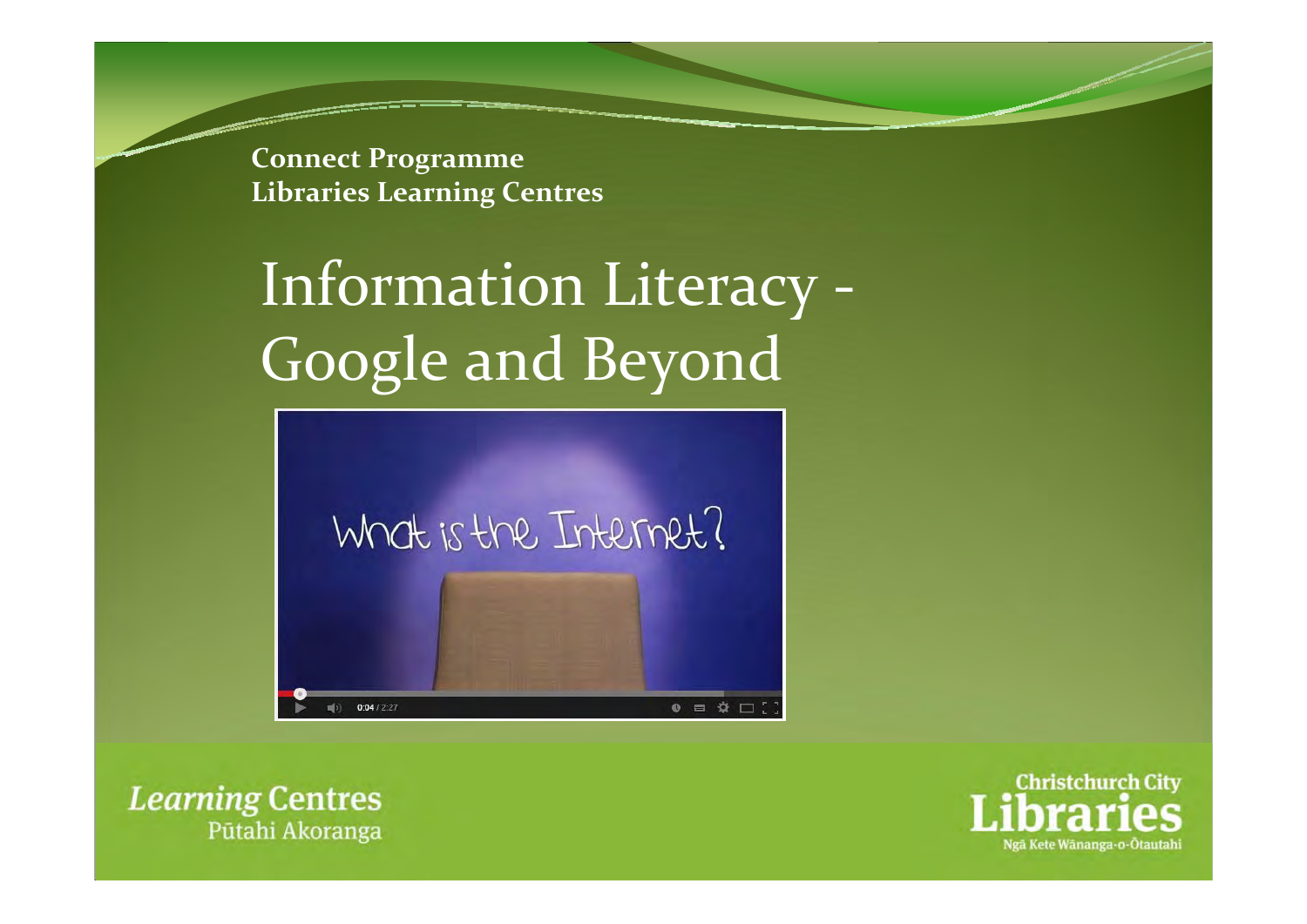### What are we learning today?

- •What is the internet?
- •What is a search engine? Google tricks?
- •What else could we use? CCL website
- •What are keywords?
- •How to use key words in searches



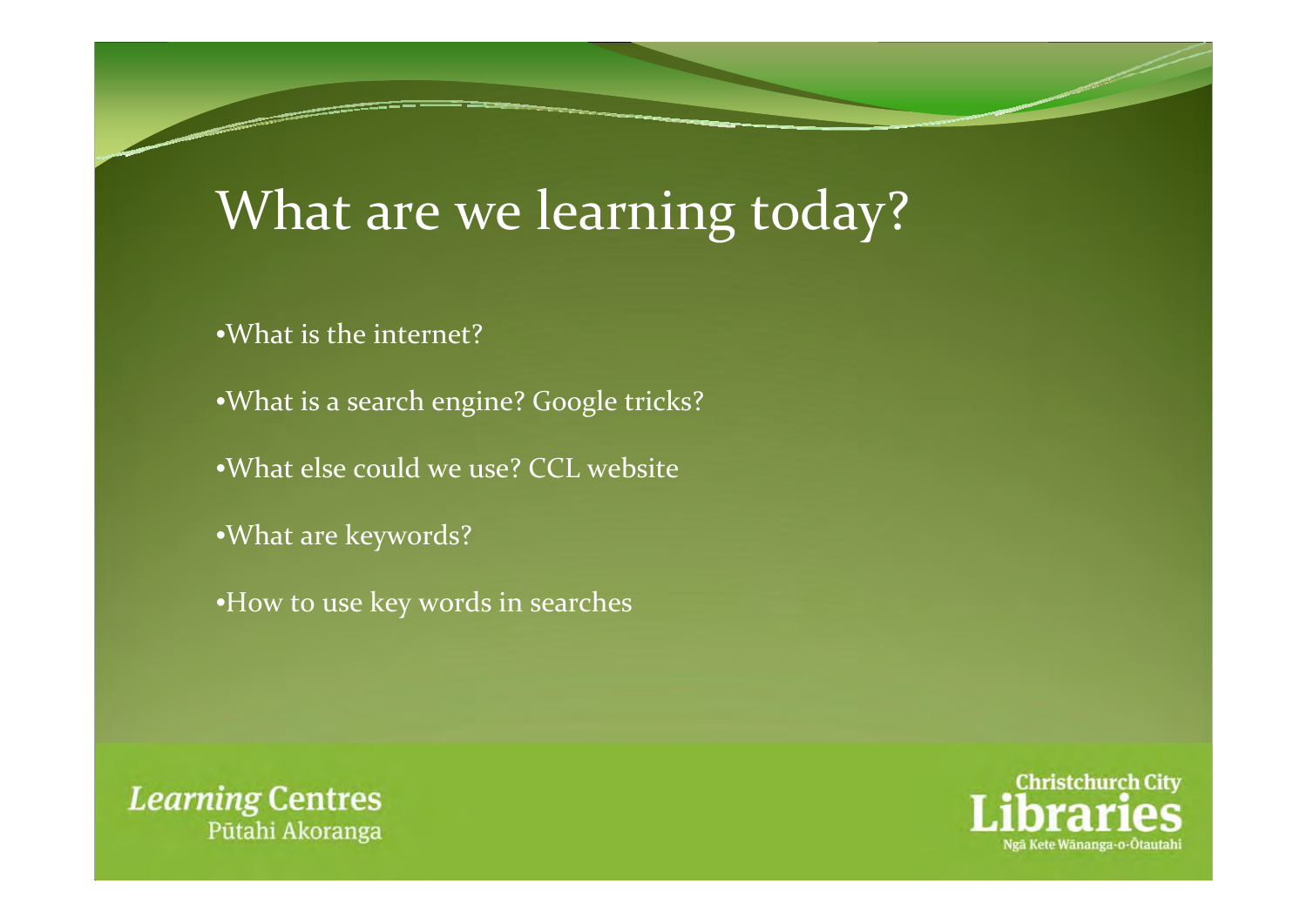

Choose accurate and precise words

More of these keywords can help narrow <sup>a</sup> search

A search for <sup>a</sup> single word may "fetch" <sup>a</sup> million sites



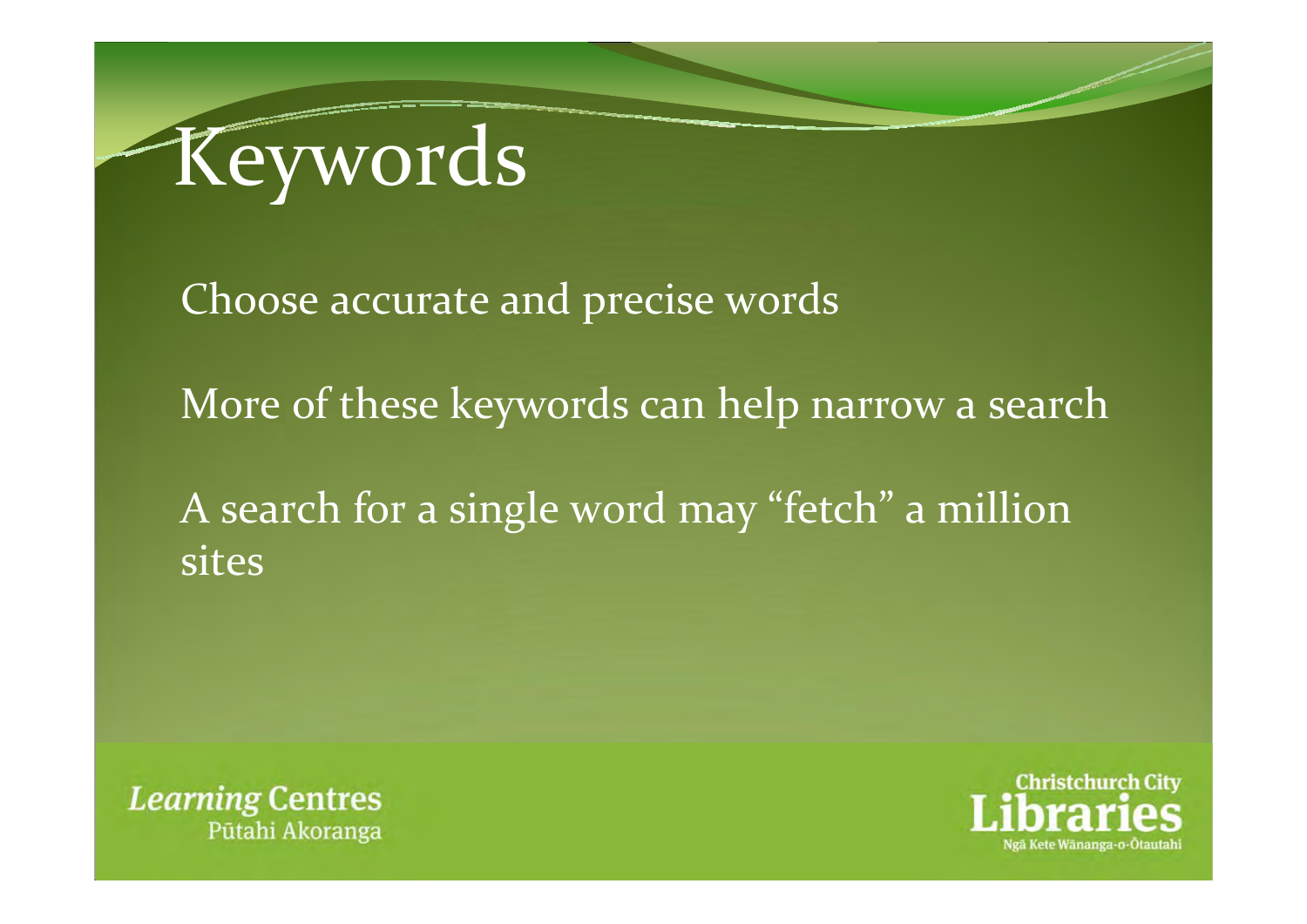# Keywords

# **Mearlytimes** Canterbury was salst diffgent to what it is tosi

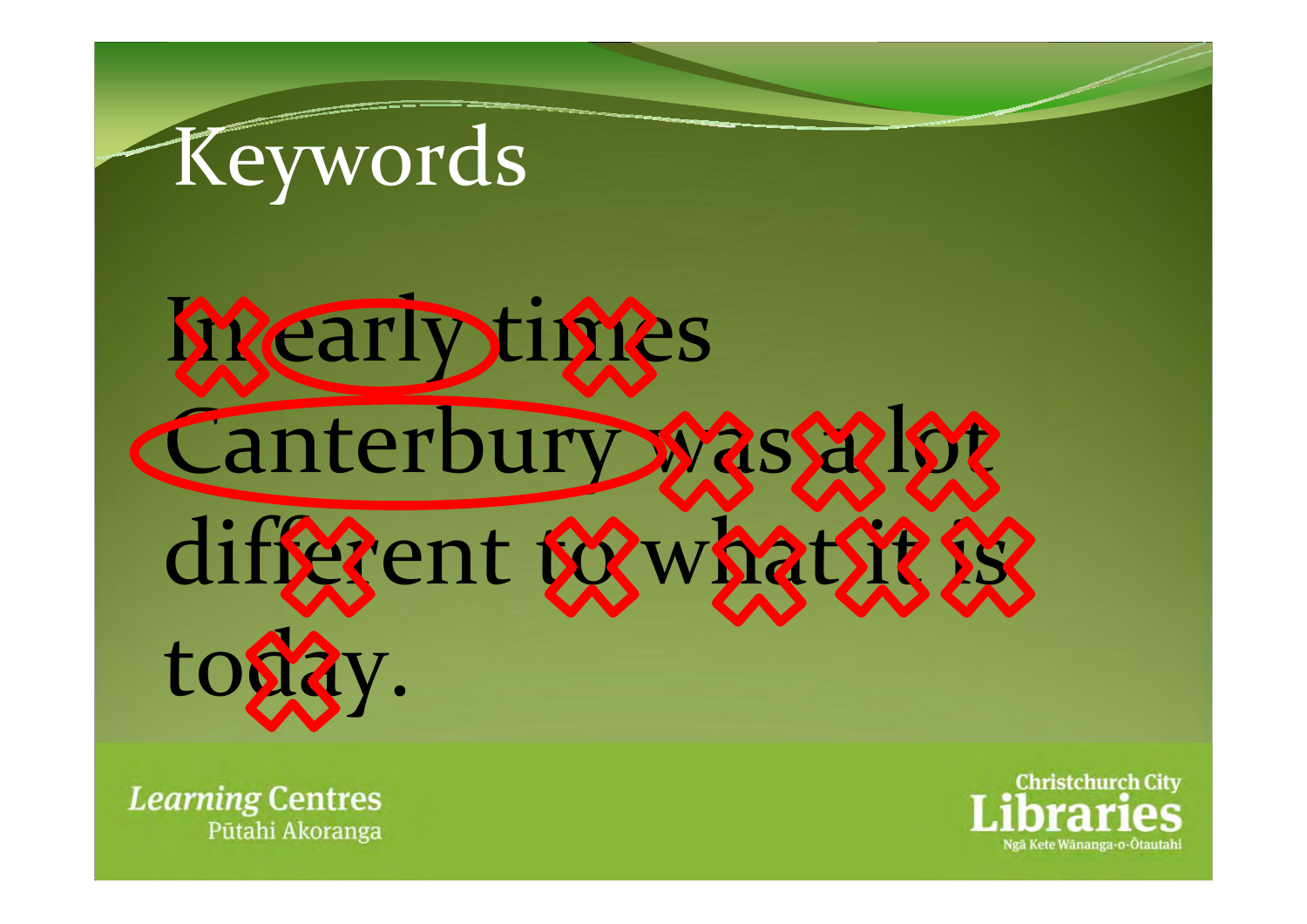

How many web sites?



How to narrow <sup>a</sup> search

News and Books

Google Translate

## **Your turn...**

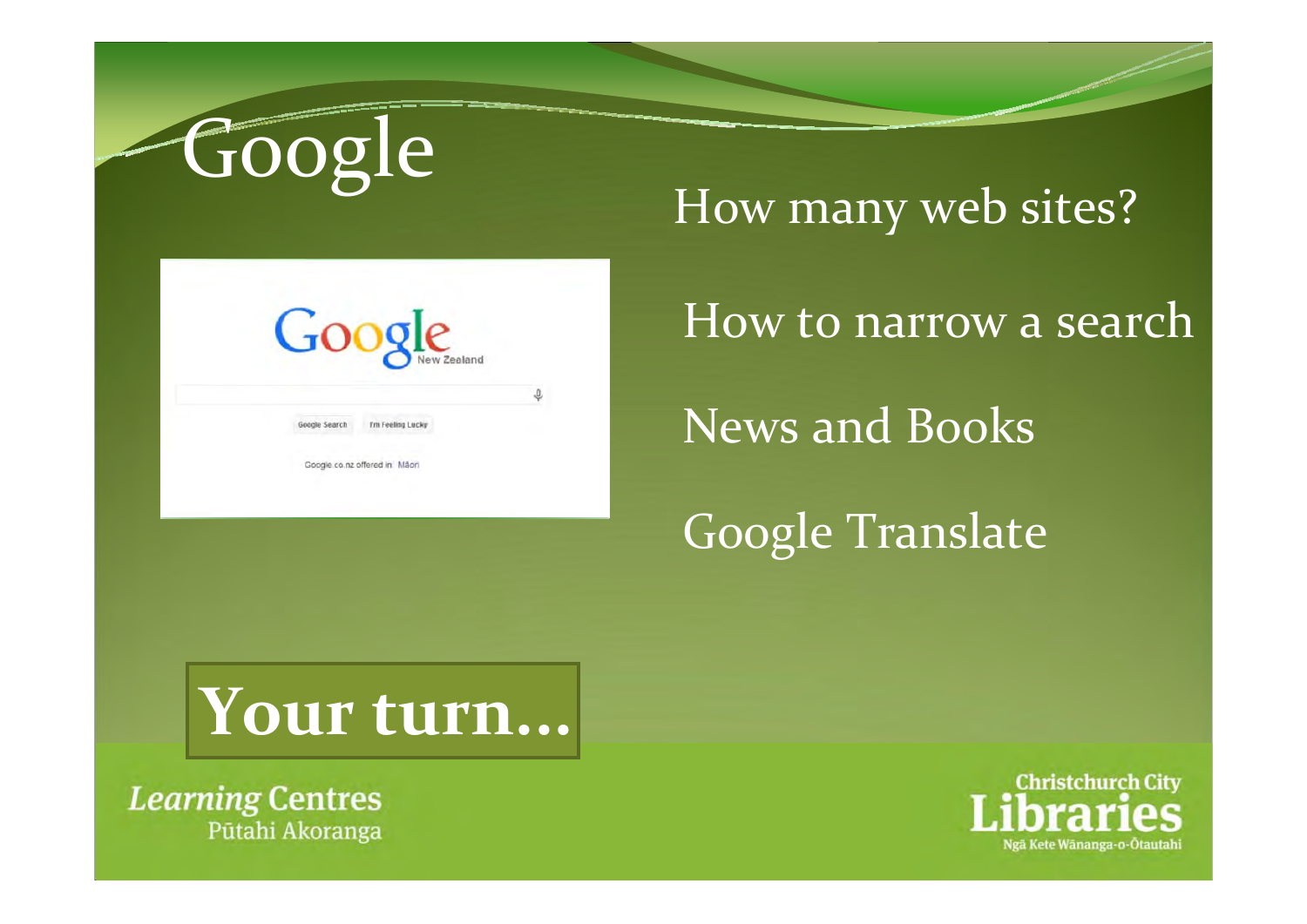# Google Translate

| Google                                         | m<br>Sign in                                 |
|------------------------------------------------|----------------------------------------------|
| Translate                                      | E                                            |
| English - detected -<br>English Spanish French | English Spanish French -<br><b>Translate</b> |
| ×<br>Welcome to New Zealand                    | Bienvenue à la Nouvelle-Zélande              |
|                                                | 立言ノ<br>40 /                                  |



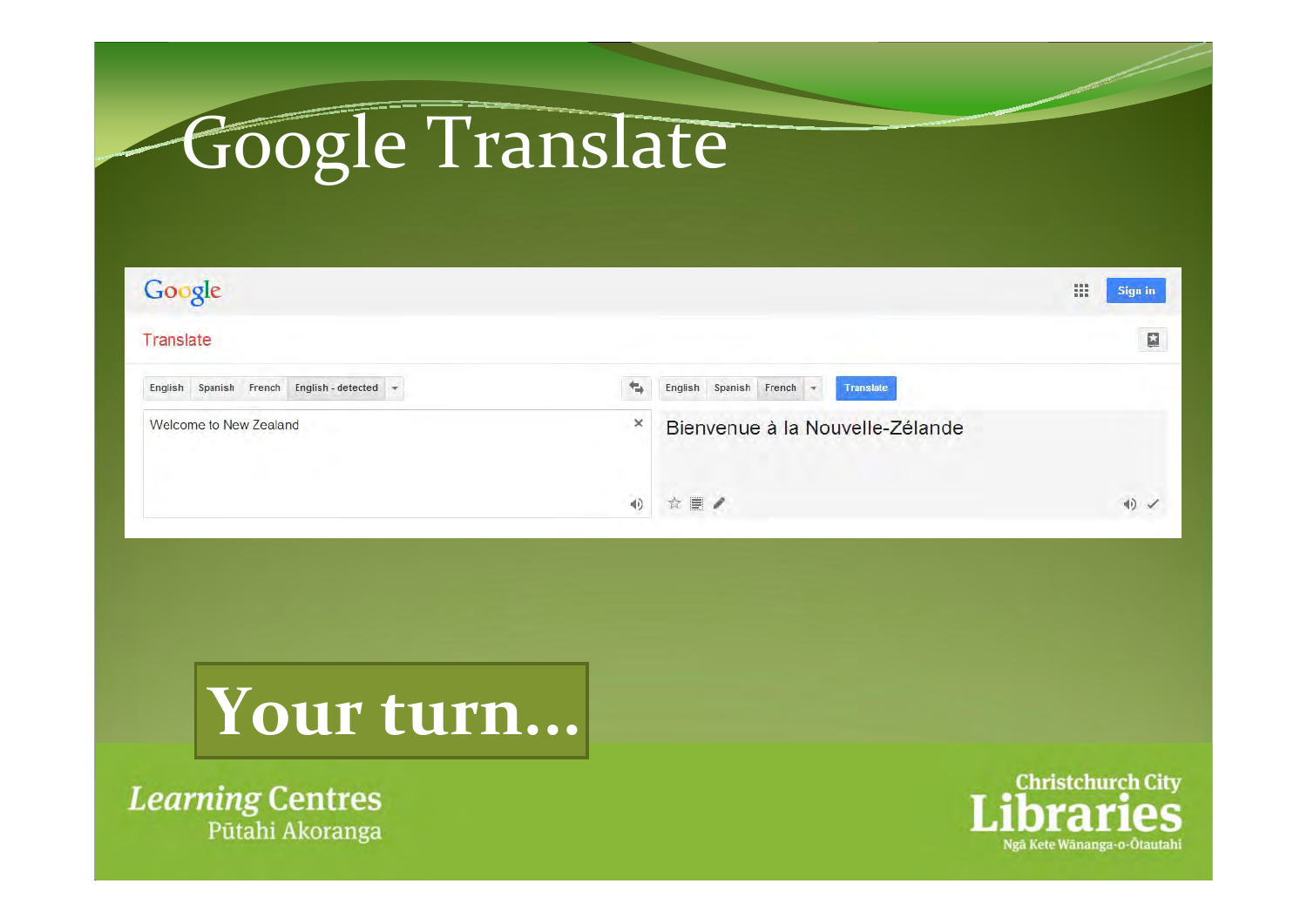# Google

### Image search



## **Your turn...**

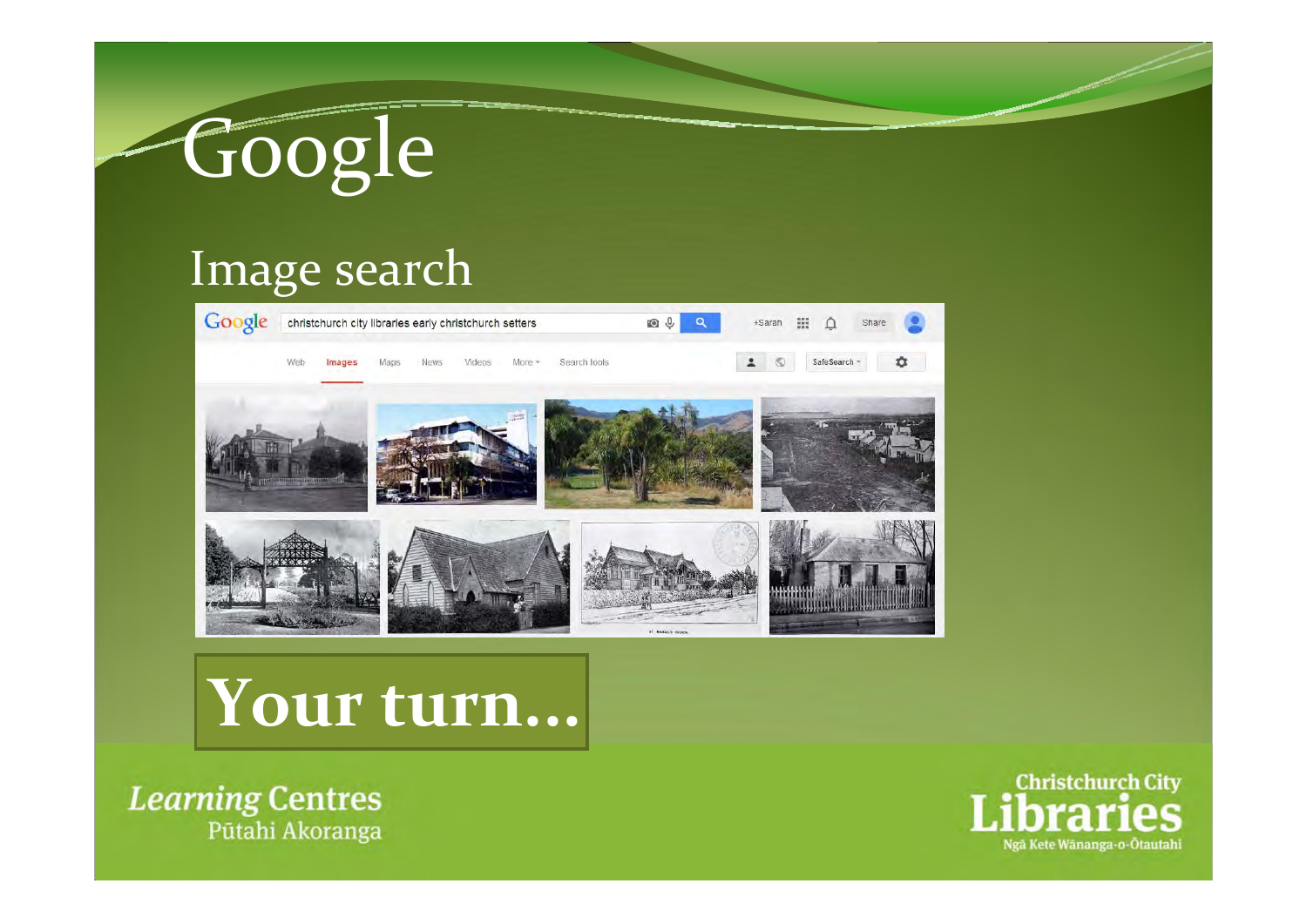Google

### Christchurch City Libraries Early settlers ‐

‐Food ‐Houses ‐Beaches ‐People

‐Map ‐Land ‐City ‐Churches

**Your turn...**

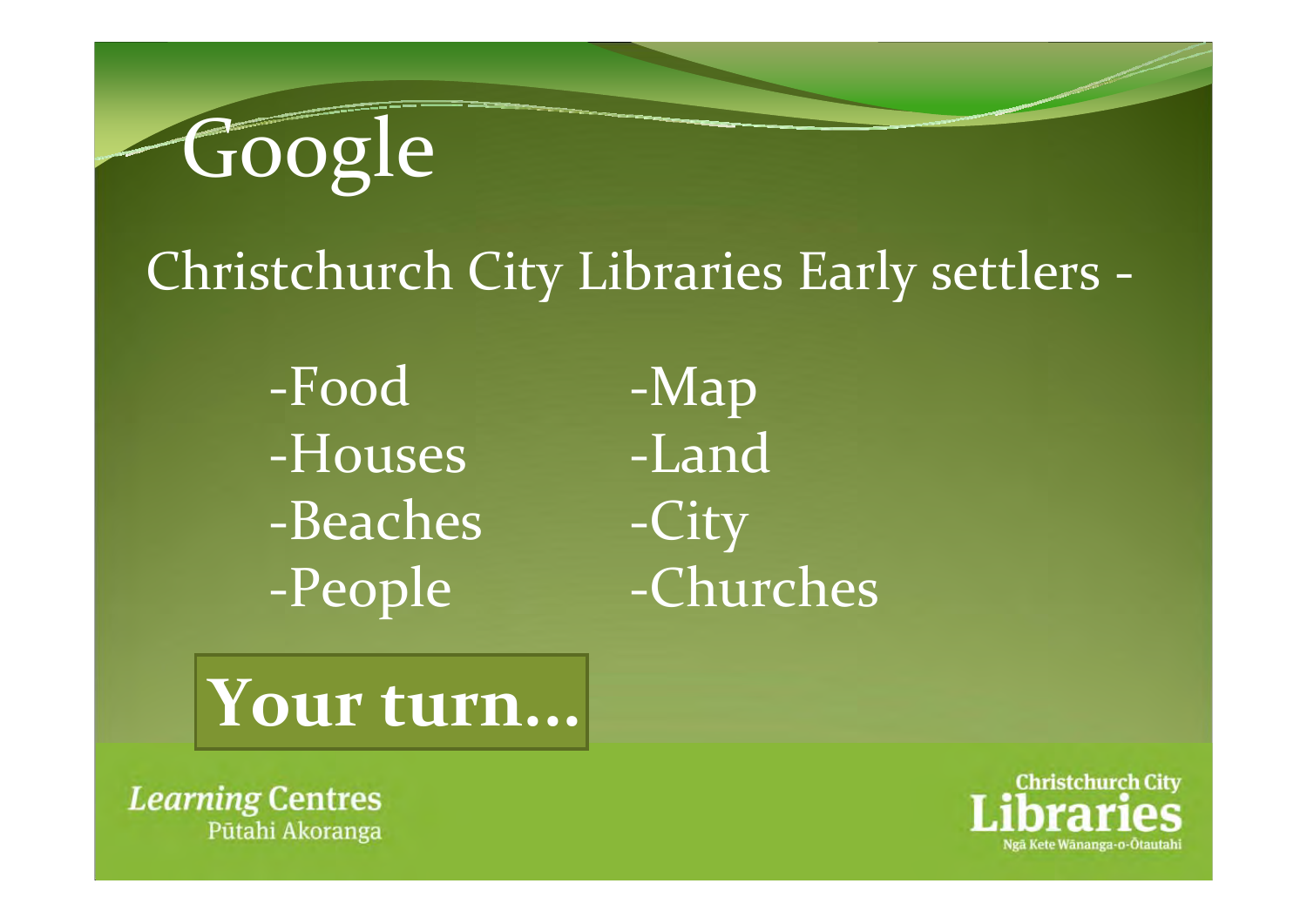#### Google Images









Early Christchurch Settlers





### **Your turn...**

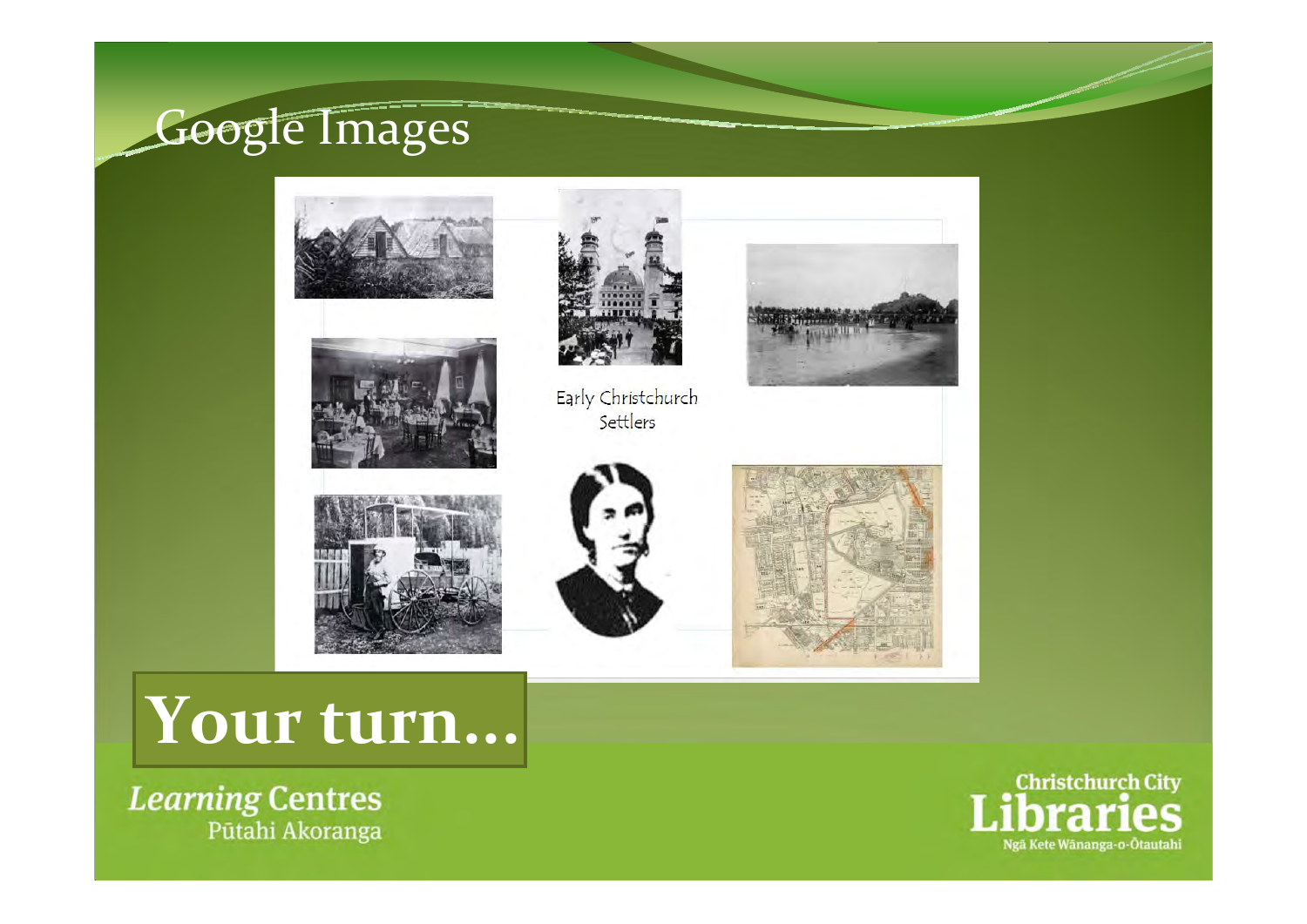## Other Databases

#### Christchurch City Libraries have their own databases

Tested by Librarians

#### Safe and reliable



+ Te Ara - Encyclopedia of New Zealand& Can be viewed in both Maori and English. In Maori, Te Ara means 'the thway! This Encyclonadia offers many nath

**Your turn...**

**Learning Centres** Pūtahi Akoranga

Follow the links:

Christchurch City Libraries

Explore

Kids

Homework

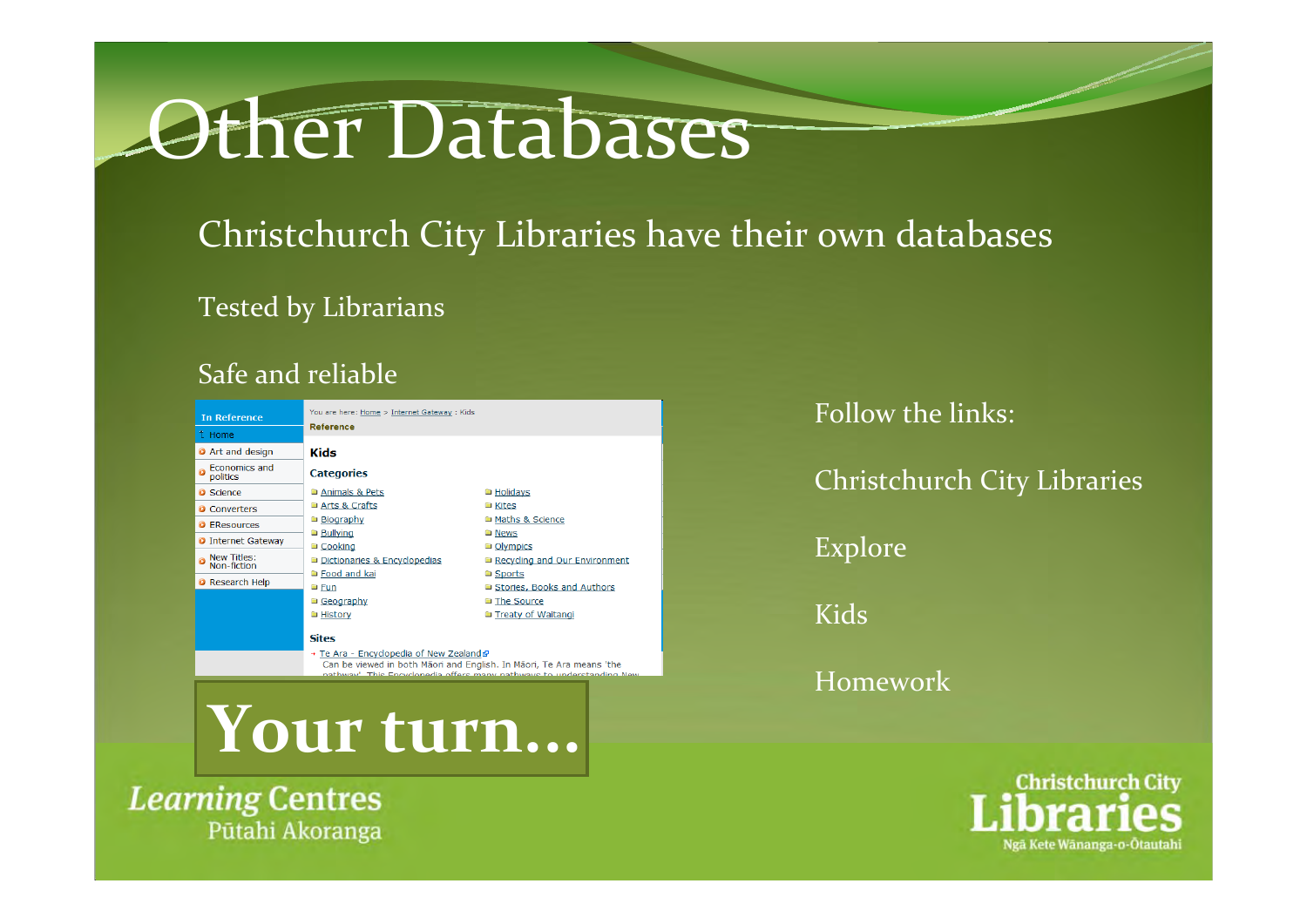# Treasure Hunt

- 1. What were the names of the first four ships to come to Canterbury?
- 2. How many passengers did the Randolf carry?
- 3. What were the two types of pilgrims?
- 4. How much money did the ships doctor receive for every passenger safely delivered to Lyttelton?
- 5. How wide was your bed if you were <sup>a</sup> single male?
- 6. What was the newspaper called which was pu<sup>t</sup> out on the 'Charlotte Jane'?
- Who was the first pilgrim to come ashore?



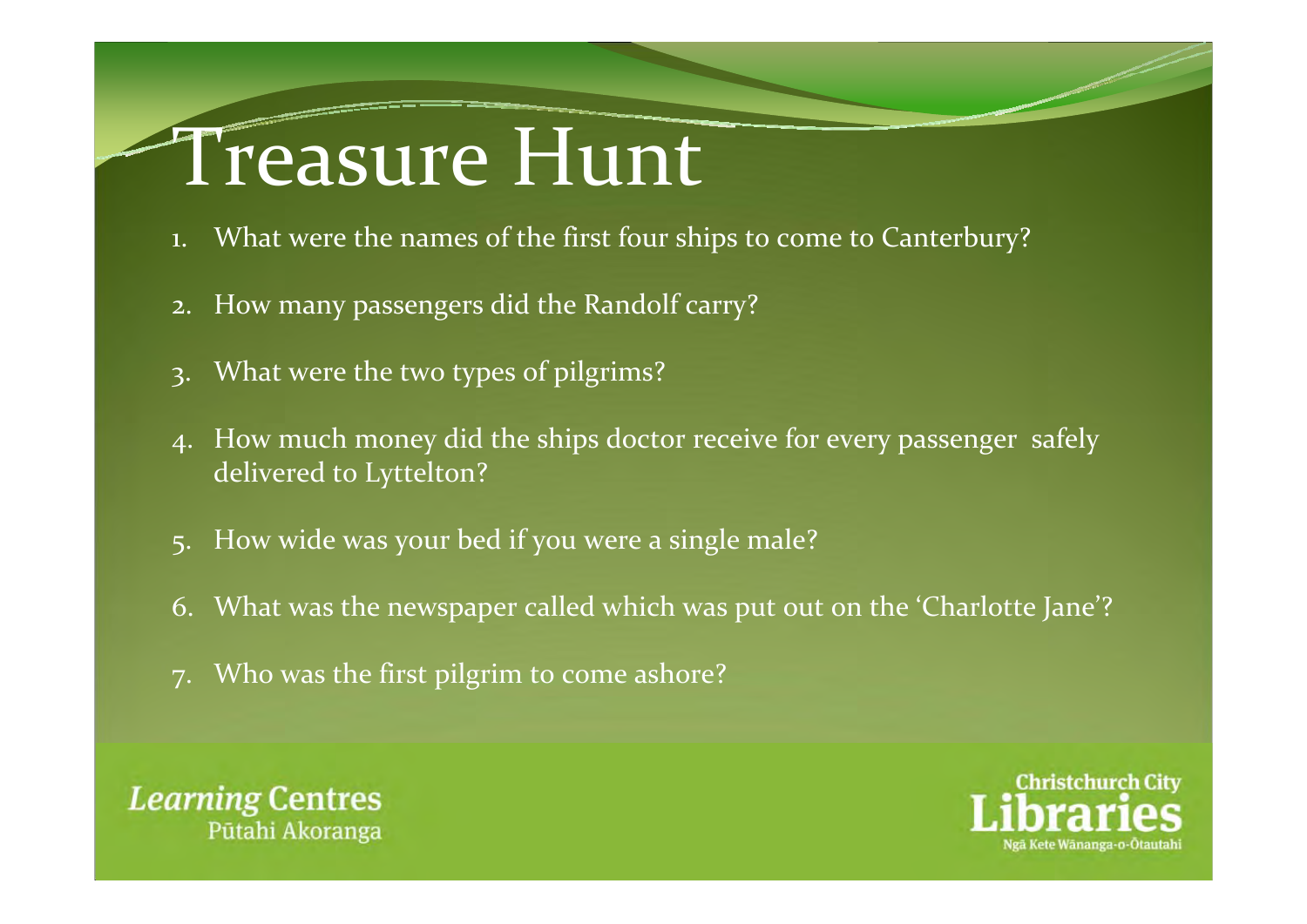# What have you learnt?

Different Google searches you can make: Images, Maps, Books

Key words are important in searching the Internet

There are different search engines and databases



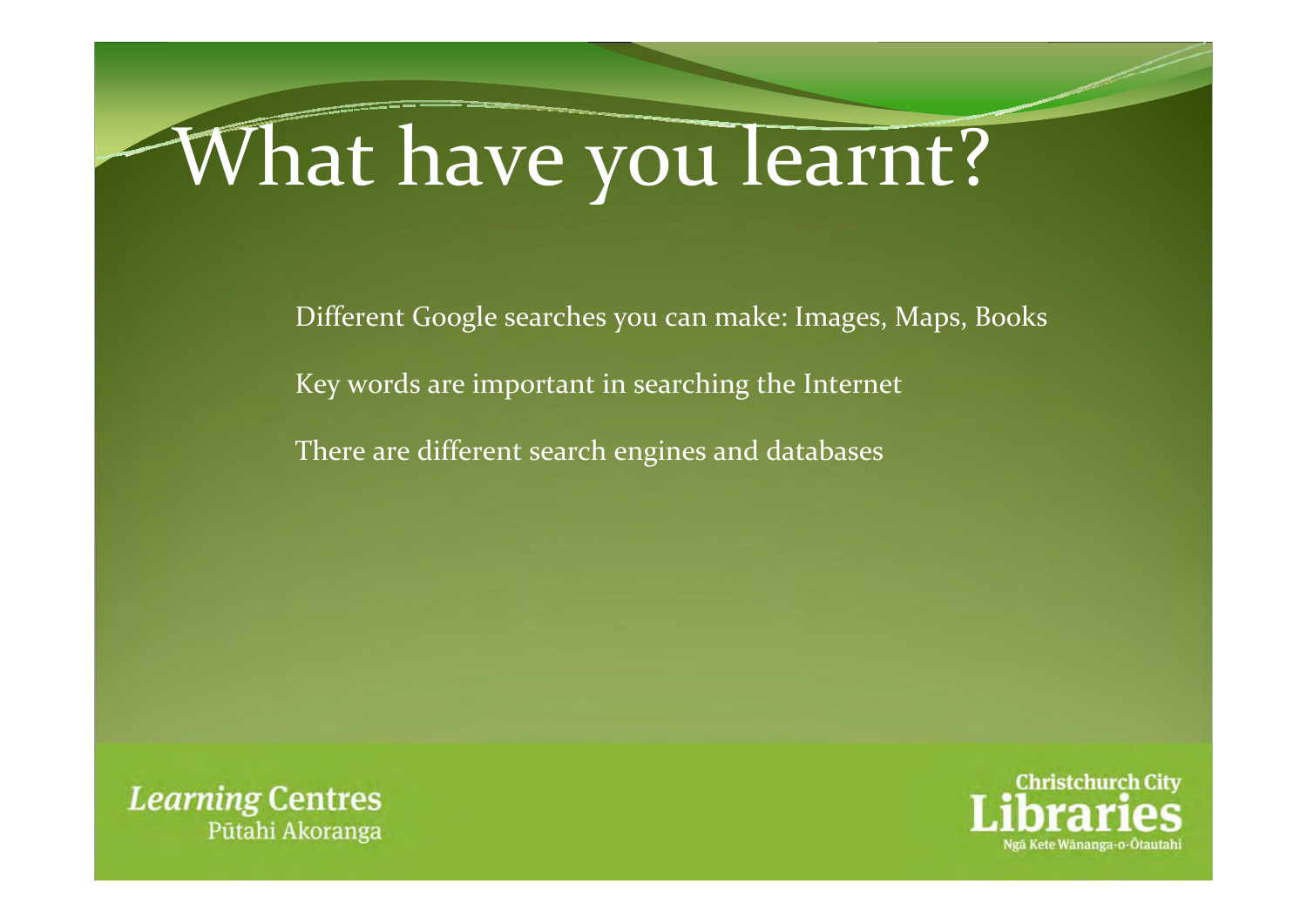

Pūtahi Akoranga

Ngā Kete Wānanga-o-Ōtautahi